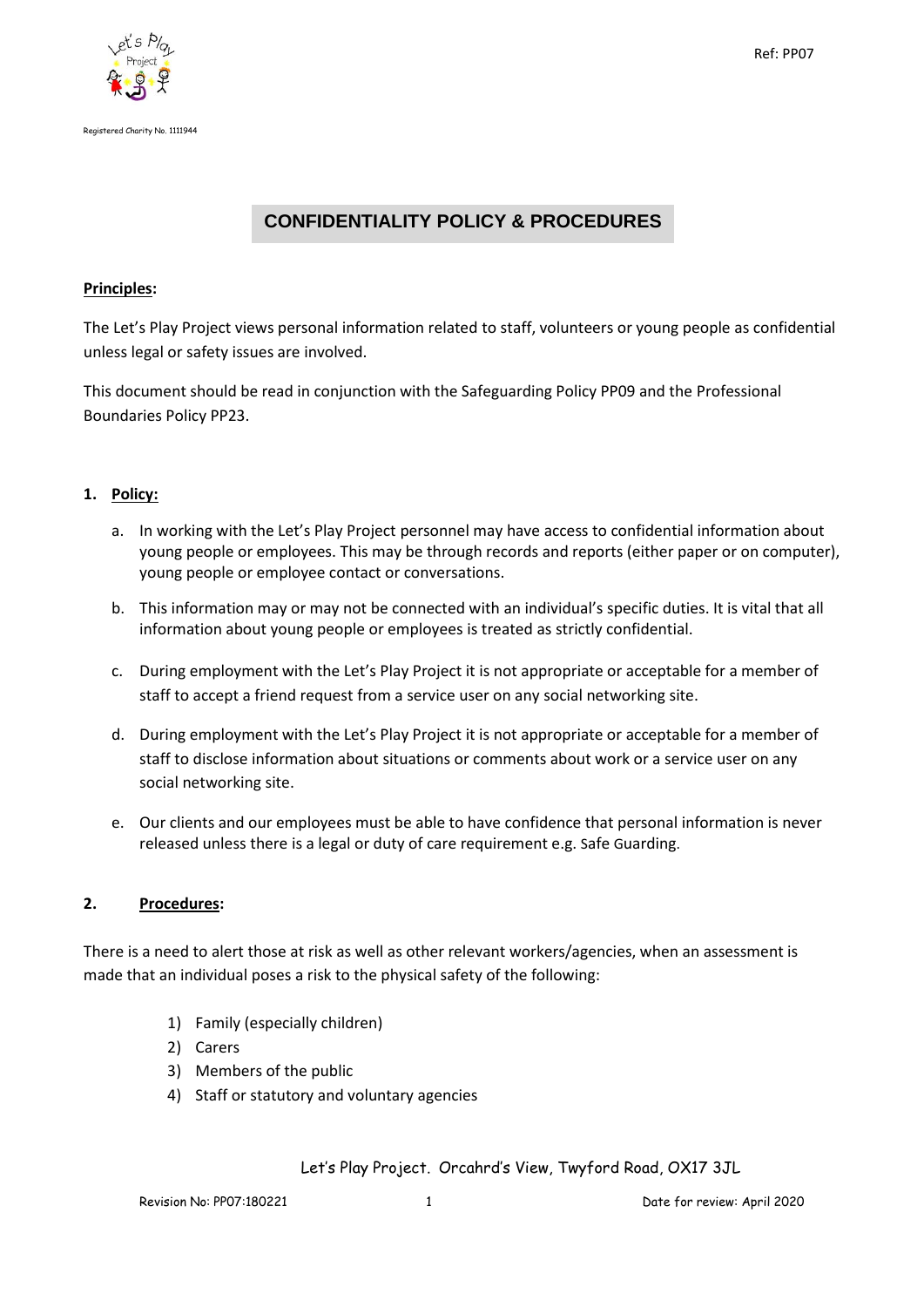

- a. In these cases the matter should be referred to the Co-ordinators and Manager. The Trustee with responsibility for staffing will also be informed.
- b. We expect all employees and volunteers, whether employed on a permanent, temporary or casual basis to maintain the confidentiality and security of information and to take all necessary steps to ensure this, including signing the necessary forms. Individuals may be personally liable for any breach of confidentiality.

**3. The Agreement** (**Appendix A**), which all trustees, staff, volunteers and placement students should sign prior to joining Let's Play to confirm the acceptance of responsibility to maintain the confidentiality of young people and/or employee information is attached:

Let's Play Project. Orcahrd's View, Twyford Road, OX17 3JL